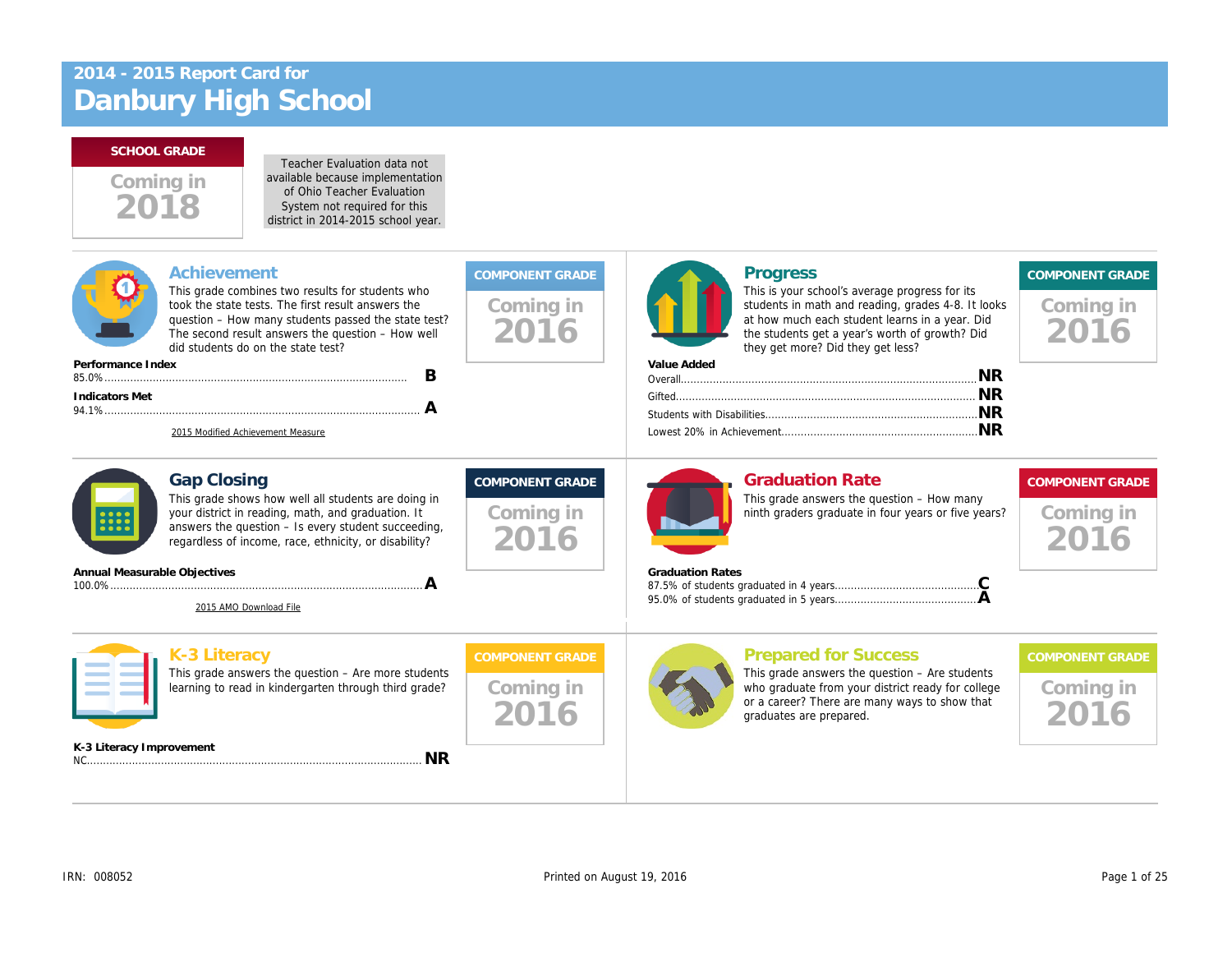# Achievement

This grade combines two results for students who took the state tests. The first result answers the question – How many students passed the state test? The second result answers the students passed the state test? The second result answers the<br>question – How well did students do on the state test?



#### Performance Index

The Performance Index measures the test results of every student, not just those who score proficient or higher. There are six levels on the index and districts receive points for every student in each of these levels. The higher the achievement level the more the points awarded in the district's index. This rewards schools and districts for improving the performance of all students, regardless of achievement level.

#### Performance Index

B

| Achievement<br>Level | Pct of<br><b>Students</b> |   | Points for<br>this Level |     | Points<br>Received |
|----------------------|---------------------------|---|--------------------------|-----|--------------------|
| <b>Advanced Plus</b> | 0.0                       | x | 1.3                      | =   | 0.0                |
| Advanced             | 22.2                      | x | 1.2                      | =   | 26.6               |
| Accelerated          | 38.0                      | x | 1.1                      | $=$ | 41.8               |
| Proficient           | 25.3                      | x | 1.0                      | =   | 25.3               |
| Basic                | 13.3                      | x | 0.6                      | =   | 8.0                |
| Limited              | 1.3                       | x | 0.3                      | =   | 0.4                |
| Untested             | 0.0                       | x | 0.0                      |     | 0.0                |
|                      |                           |   |                          |     |                    |

# 85.0%

102.0 of a possible 120.0

|       | $A = 90.0 - 100.0\%$ |
|-------|----------------------|
|       | $B = 80.0 - 89.9%$   |
| $C =$ | 70.0 - 79.9%         |
| D =   | 50.0 - 69.9%         |
| F =   | $0.0 - 49.9%$        |

Performance Index Trend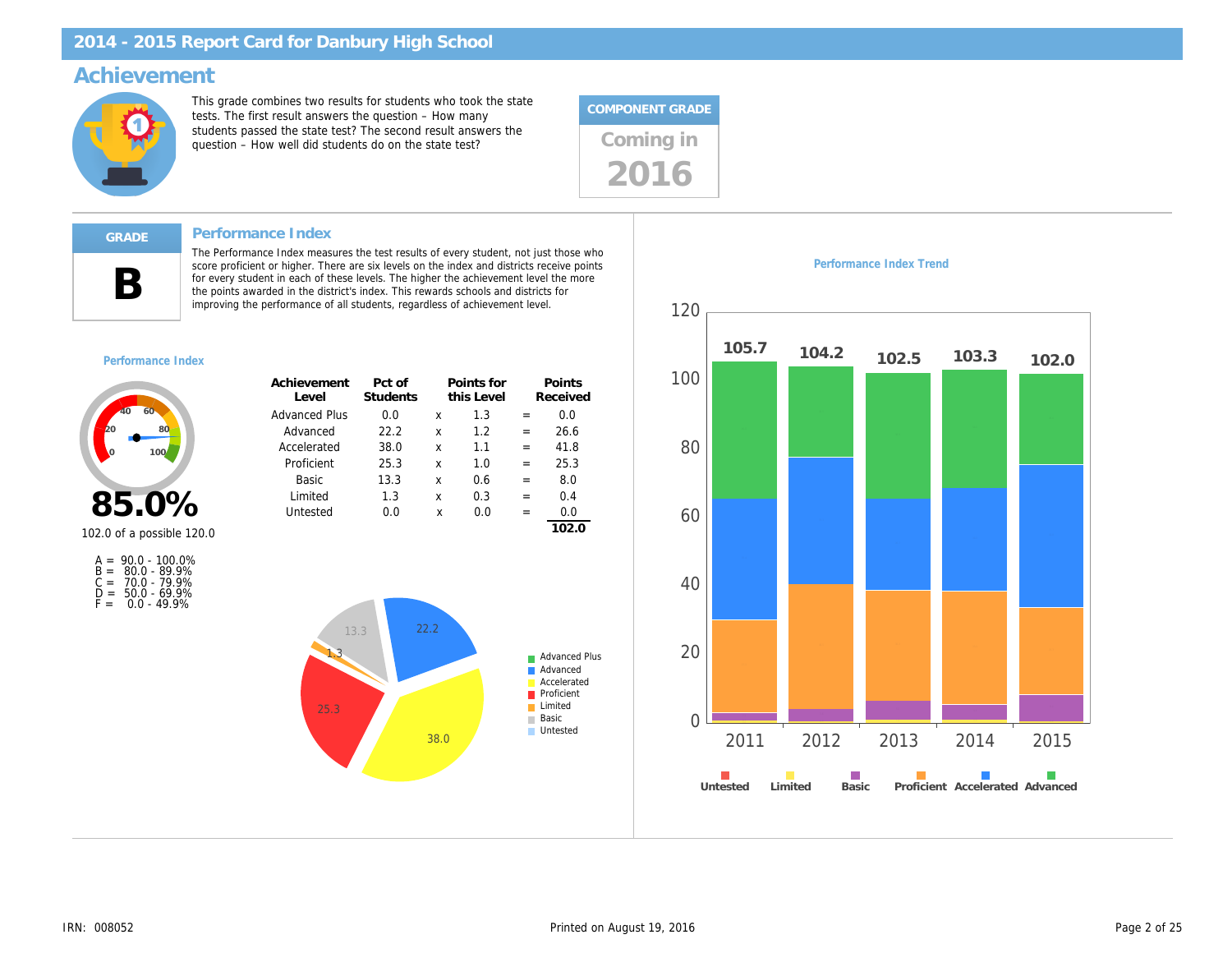#### **Indicators Met**



Indicators Met measures the percent of students who have passed state tests. It also includes the gifted indicator. Test results are reported for each student in a grade and subject.

Indicators Met %

94.1% 16 out of 17

A =<br>B =<br>C =<br>D =<br>F = 90.0 - 100.0% 80.0 - 89.9% 70.0 - 79.9% 50.0 - 69.9% 0.0 - 49.9%

Grades 3-5 Graduation Communication Communication Crackets Graduation Communication Test of the Crackets of Graduation Test of the Crackets of Graduation Test of the Crackets of Graduation Test of the Crackets of Graduatio

This school does not have enough test results in 3rd, 4th, or 5th grade to display this table.

This school does not have enough test results in 6th, 7th, or 8th grade to display this table.

OGT, 11th 0

OGT, 10th 0

GIFTED INDICATOR

HS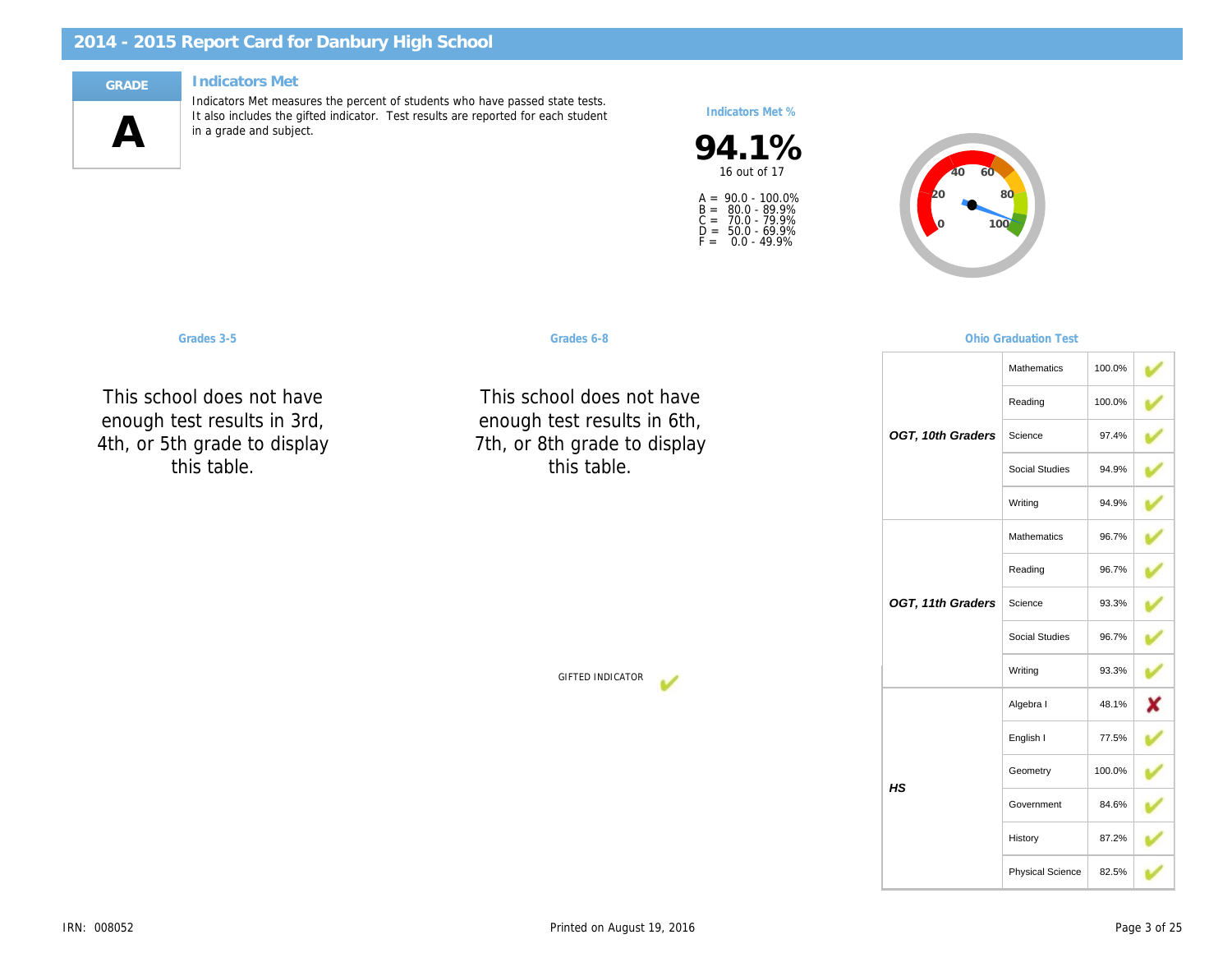#### Achievement Levels by Grade **Proficient Percent Trend by Grade** Proficient Percent Trend

3rd Grade

No data returned for this view. This might be because the applied filter excludes all data.

4th Grade

No data returned for this view. This might be because the applied filter excludes all data.

5th Grade

No data returned for this view. This might be because the applied filter excludes all data.

3rd Grade

No data returned for this view. This might be b excludes all data.

4th Grade

No data returned for this view. This might be b excludes all data.

5th Grade

No data returned for this view. This might be b excludes all data.

6th Grade 6th Grade 6th Grade 6th Grade 6th Grade 6th Grade 6th Grade 6th Grade 6th Grade 6th Grade 6th Grade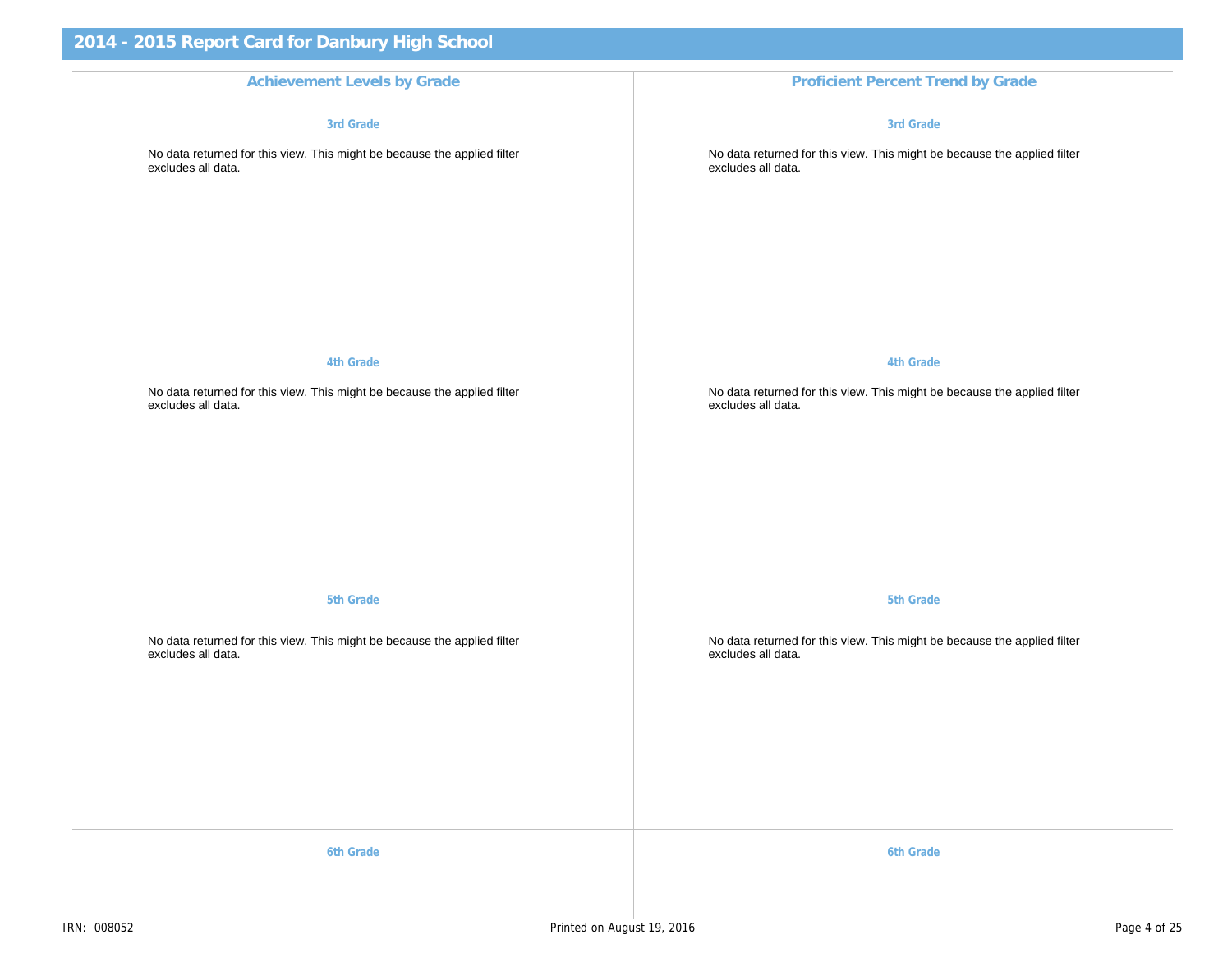| 2014 - 2015 Report Card for Danbury High School                                                             |                                                                       |
|-------------------------------------------------------------------------------------------------------------|-----------------------------------------------------------------------|
| No data returned for this view. This might be because the applied filter<br>excludes all data.              | No data returned for this view. This might be b<br>excludes all data. |
| 7th Grade                                                                                                   | 7th Grade                                                             |
| No data returned for this view. This might be because the applied filter<br>excludes all data.              | No data returned for this view. This might be b<br>excludes all data. |
| 8th Grade<br>No data returned for this view. This might be because the applied filter<br>excludes all data. | 8th Grade                                                             |
| 10th Grade OGT                                                                                              | 10th Grade OG                                                         |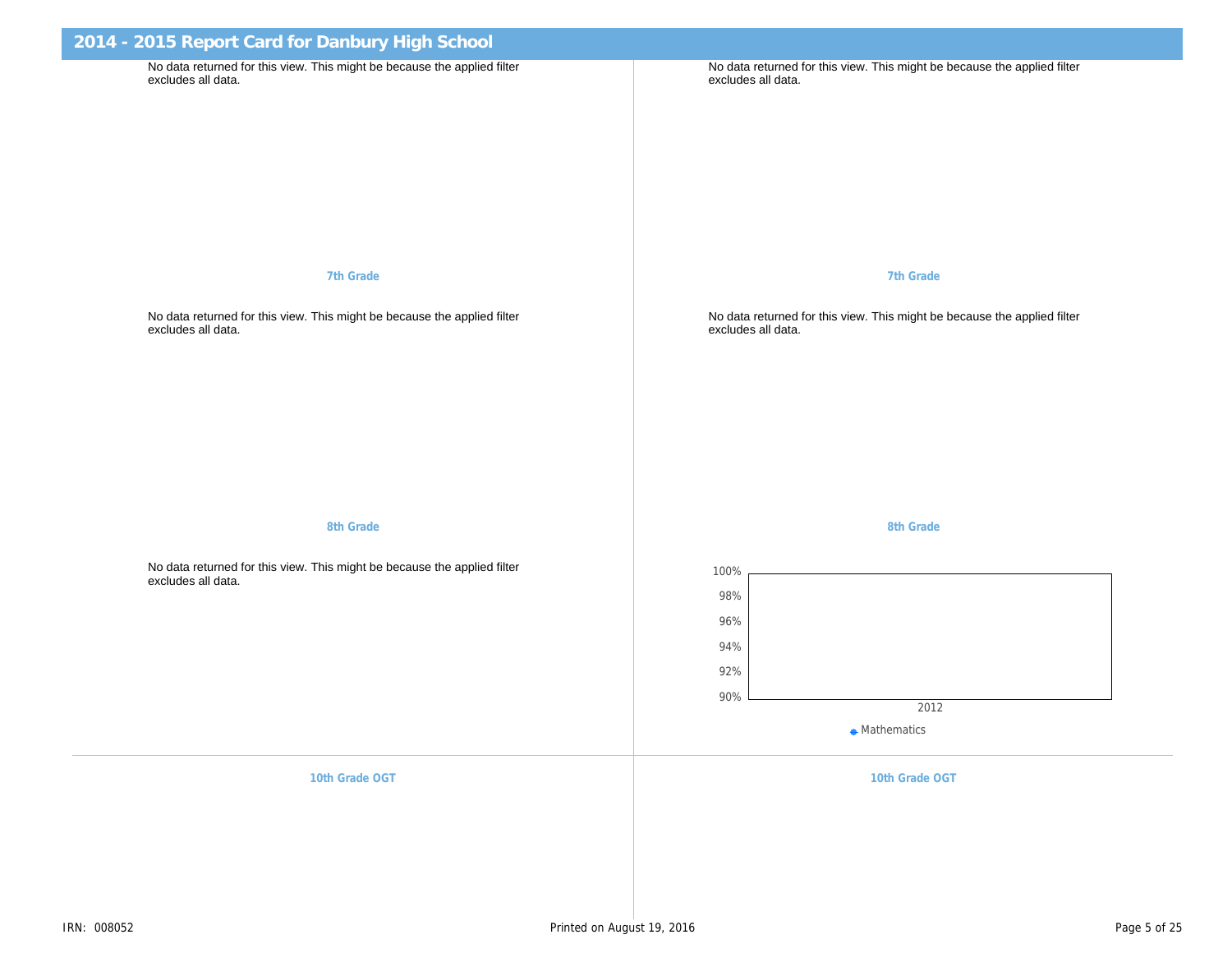| 2014 - 2015 Report Card for Danbury High School                                                |                      |
|------------------------------------------------------------------------------------------------|----------------------|
| No data returned for this view. This might be because the applied filter<br>excludes all data. |                      |
|                                                                                                |                      |
|                                                                                                |                      |
|                                                                                                |                      |
|                                                                                                |                      |
| 11th Grade Cumulative OGT                                                                      | 11th Grade Cumulativ |
|                                                                                                |                      |
|                                                                                                |                      |
|                                                                                                |                      |
|                                                                                                |                      |
|                                                                                                |                      |
|                                                                                                |                      |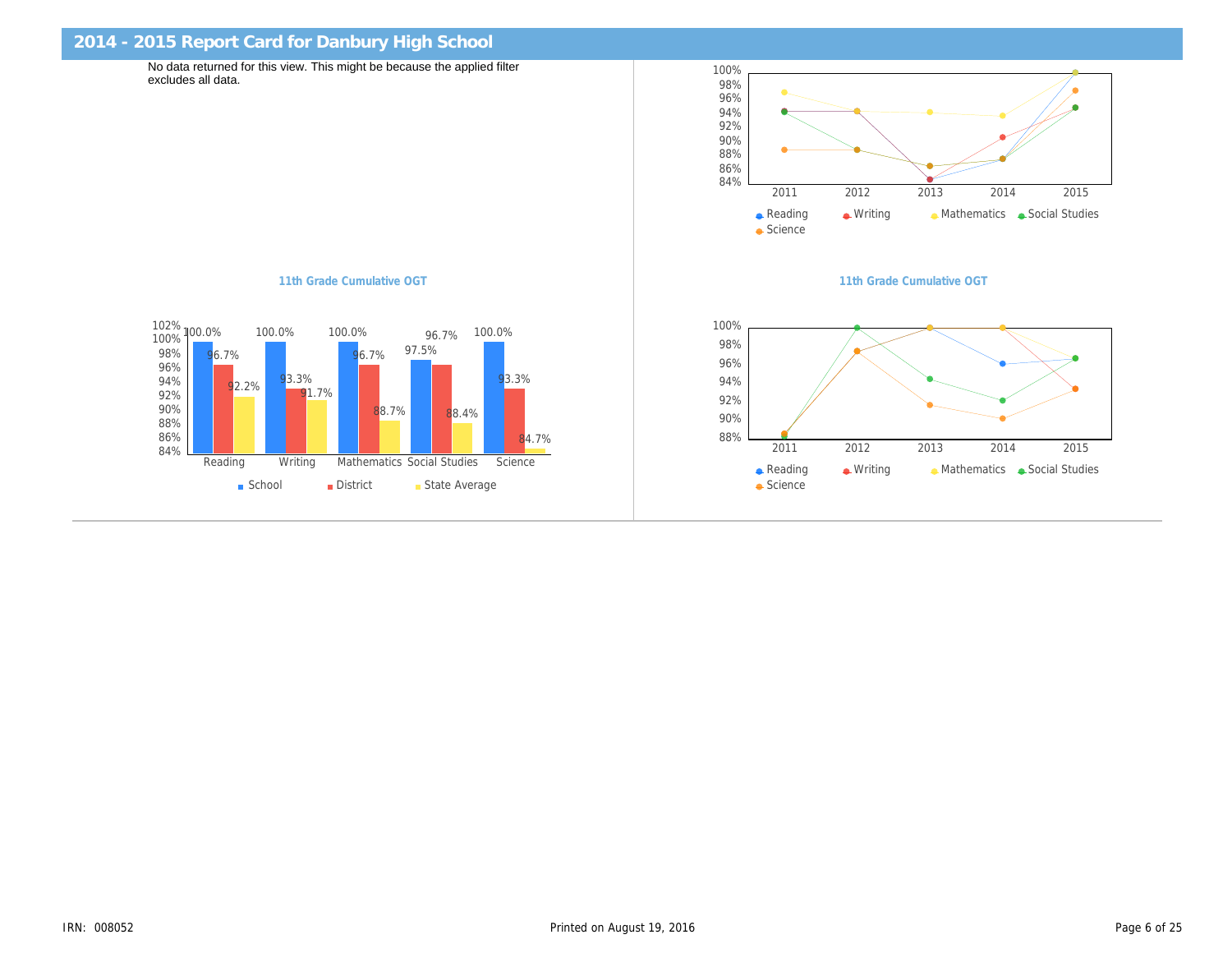# Gifted Students

The Gifted Students data and Indicator highlight the opportunities for and performance of gifted students. The dashboard answers several questions: How many students are identified as gifted and in what categories? How many of those students are receiving gifted services? How well are those gifted students performing? The Gifted Indicator measures whether opportunity and performance expectations are being met for gifted students.

### INDICATOR

Met

| Overview<br>Performance Inde<br>The Performance Index cald<br>The Gifted Indicator is derived from three components: Gifted Value Added grade, the<br>taken by students identified<br>Performance Index for gifted students, and a Gifted Inputs score.<br>Math and taking the Math tes<br>Super Cognitive abilities re<br>Gifted Value Added<br>Achievement<br>Pct of<br>Schools must earn a Gifted Value Added grade of C<br><b>NR</b><br>Value Added Grade:<br>Students<br>Level<br>or better to meet the Gifted Value Added<br><b>NC</b><br>Value Added Met?:<br><b>Advanced Plus</b><br>0.0<br>component.<br>60.0<br>Advanced<br>$0.0\%$<br>26.7<br>Accelerated<br><b>Gifted Performance Index</b><br>13.3<br>Proficient<br>0.000 of a possible 120.0<br>0.0<br>Basic<br>Schools with at least 10 unique students in the<br>Performance Index:<br>0.000<br>Gifted Performance Index calculation must score<br>Limited<br>0.0<br>$A = 90.0 - 100.0\%$<br>Performance Index Met?:<br><b>NC</b><br>115.0 or better to meet the Gifted Performance<br>0.0<br>$B = 80.0 - 89.9%$<br>Untested<br>$C = 70.0 - 79.9%$<br>Index component.<br>$D = 50.0 - 69.9%$<br>$F = 0.0 - 49.9%$<br><b>Gifted Inputs</b><br>Points are earned based on identification and<br><b>Total Points:</b><br>72.0<br>services provided to gifted students. Schools must<br>earn 40 or more points out of a possible 100 to<br><b>Gifted Inputs Met?:</b><br>Met<br>meet the Gifted Inputs component.<br><b>Gifted Indicator Final Result</b><br>The Gifted Indicator is Met if none of the three<br>components are Not Met. Gifted Inputs alone<br>cannot determine the Gifted Indicator, however; if<br>both the Value Added and Performance Index |
|------------------------------------------------------------------------------------------------------------------------------------------------------------------------------------------------------------------------------------------------------------------------------------------------------------------------------------------------------------------------------------------------------------------------------------------------------------------------------------------------------------------------------------------------------------------------------------------------------------------------------------------------------------------------------------------------------------------------------------------------------------------------------------------------------------------------------------------------------------------------------------------------------------------------------------------------------------------------------------------------------------------------------------------------------------------------------------------------------------------------------------------------------------------------------------------------------------------------------------------------------------------------------------------------------------------------------------------------------------------------------------------------------------------------------------------------------------------------------------------------------------------------------------------------------------------------------------------------------------------------------------------------------------------------------------------------------------------------------|
|                                                                                                                                                                                                                                                                                                                                                                                                                                                                                                                                                                                                                                                                                                                                                                                                                                                                                                                                                                                                                                                                                                                                                                                                                                                                                                                                                                                                                                                                                                                                                                                                                                                                                                                              |
|                                                                                                                                                                                                                                                                                                                                                                                                                                                                                                                                                                                                                                                                                                                                                                                                                                                                                                                                                                                                                                                                                                                                                                                                                                                                                                                                                                                                                                                                                                                                                                                                                                                                                                                              |
|                                                                                                                                                                                                                                                                                                                                                                                                                                                                                                                                                                                                                                                                                                                                                                                                                                                                                                                                                                                                                                                                                                                                                                                                                                                                                                                                                                                                                                                                                                                                                                                                                                                                                                                              |
| Met<br>components are NC, then the Gifted Indicator is also<br>NC.                                                                                                                                                                                                                                                                                                                                                                                                                                                                                                                                                                                                                                                                                                                                                                                                                                                                                                                                                                                                                                                                                                                                                                                                                                                                                                                                                                                                                                                                                                                                                                                                                                                           |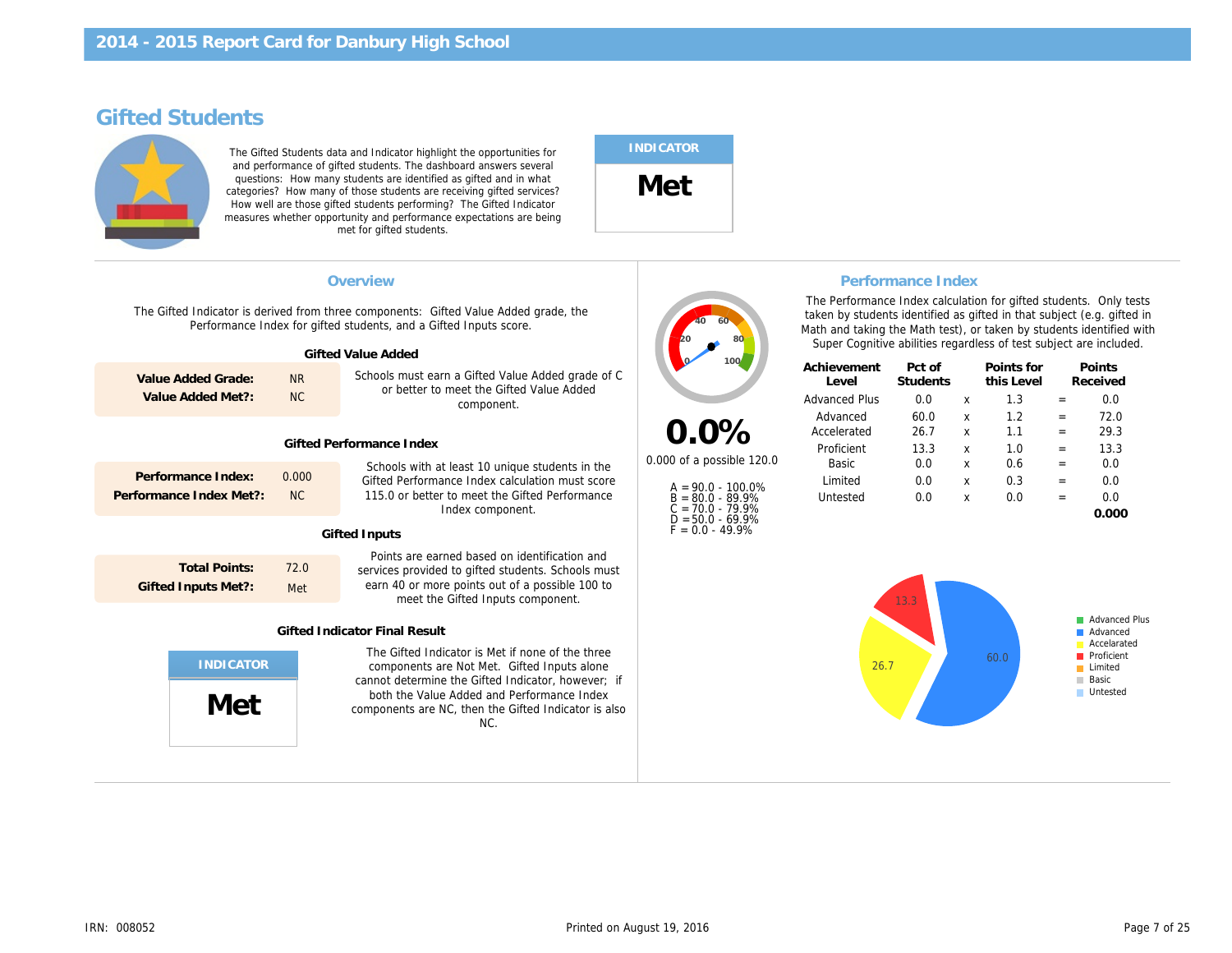#### Gifted Indicator

The Gifted Inputs calculation assigns points based on the percentage of students identified and served in eight categories (factors). The points earned for each category are to determination for the Gifted Input component.

Reading, Math, Science, Social Studies, and Superior Cognitive Abilities Visual/Performing Arts and Creative Thinkin

Disadvantaged Students **Minority Students** Minority Students

This chart is not displayed because t enough students to evalua





not receiving services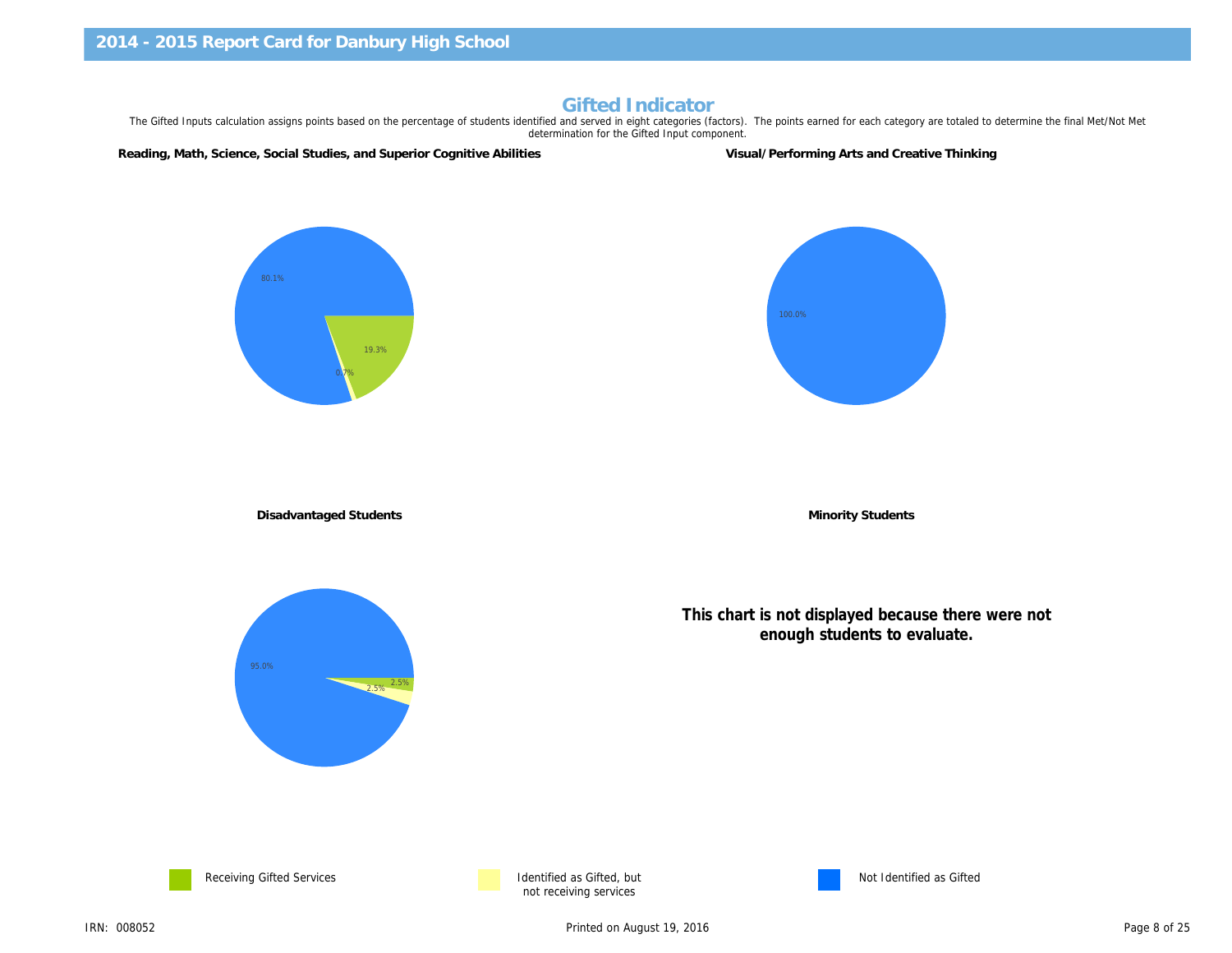# Identification and Receiving Services

These charts show the percentage of enrolled students that are identified as gifted and that are receiving gifted services.

| Grades K-3                                            | <b>All Grades</b>                                                                     |
|-------------------------------------------------------|---------------------------------------------------------------------------------------|
|                                                       |                                                                                       |
| This chart cannot be displa<br>were not enough studer |                                                                                       |
|                                                       |                                                                                       |
|                                                       |                                                                                       |
|                                                       |                                                                                       |
|                                                       |                                                                                       |
|                                                       |                                                                                       |
| Grades 9-12                                           | Grades 4-8                                                                            |
|                                                       | This chart cannot be displayed because there<br>were not enough students to evaluate. |
|                                                       |                                                                                       |
|                                                       |                                                                                       |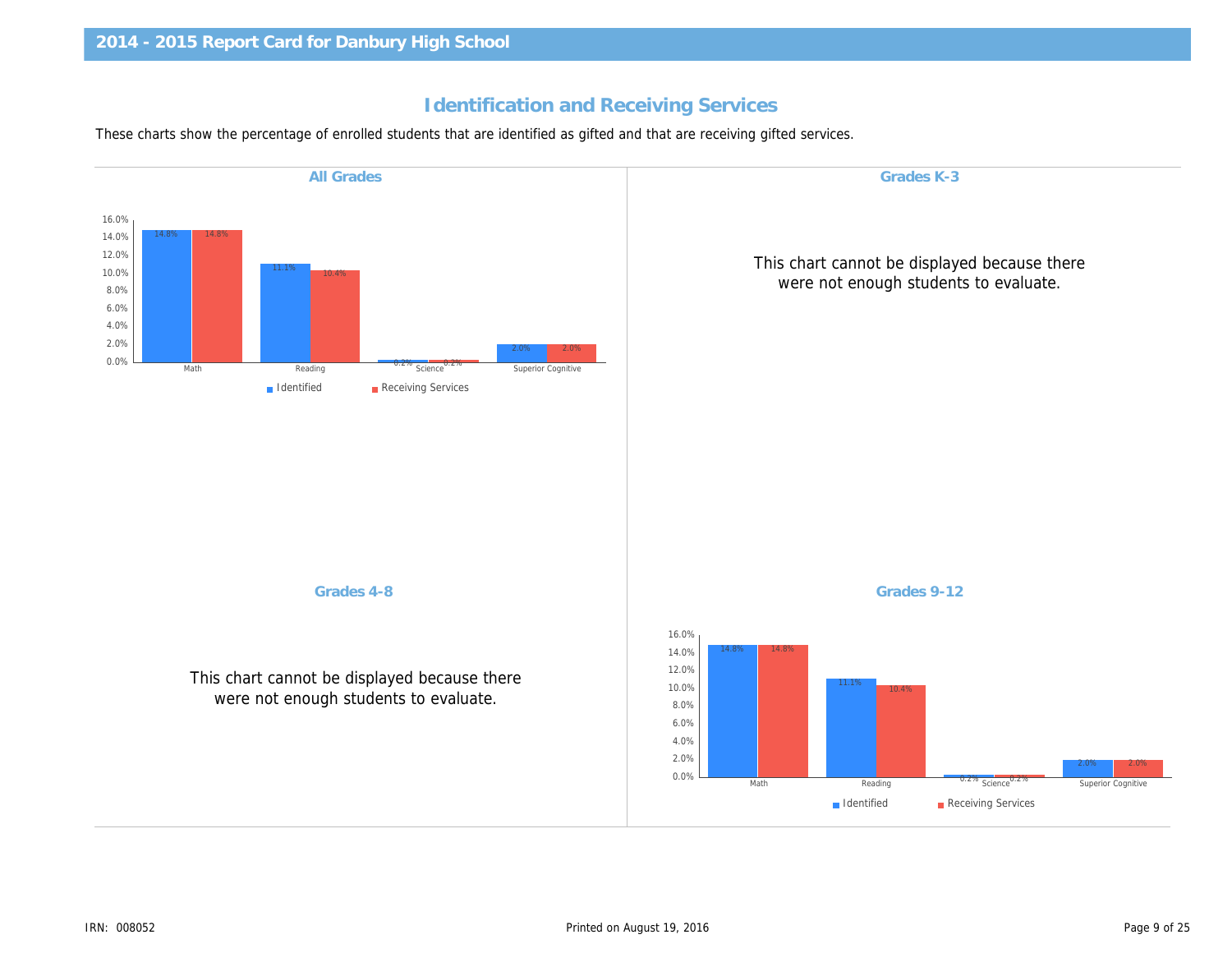# Identified and Receiving Services

These charts show, of the students identified as gifted, the percentage of students receiving gifted services.

| <b>All Grades</b>                                                                        | Grades K-3                                            |
|------------------------------------------------------------------------------------------|-------------------------------------------------------|
|                                                                                          | This chart cannot be displa<br>were not enough studer |
|                                                                                          |                                                       |
|                                                                                          |                                                       |
|                                                                                          |                                                       |
| Grades 4-8                                                                               | Grades 9-12                                           |
| This chart cannot be displayed because<br>there were not enough students to<br>evaluate. |                                                       |
|                                                                                          |                                                       |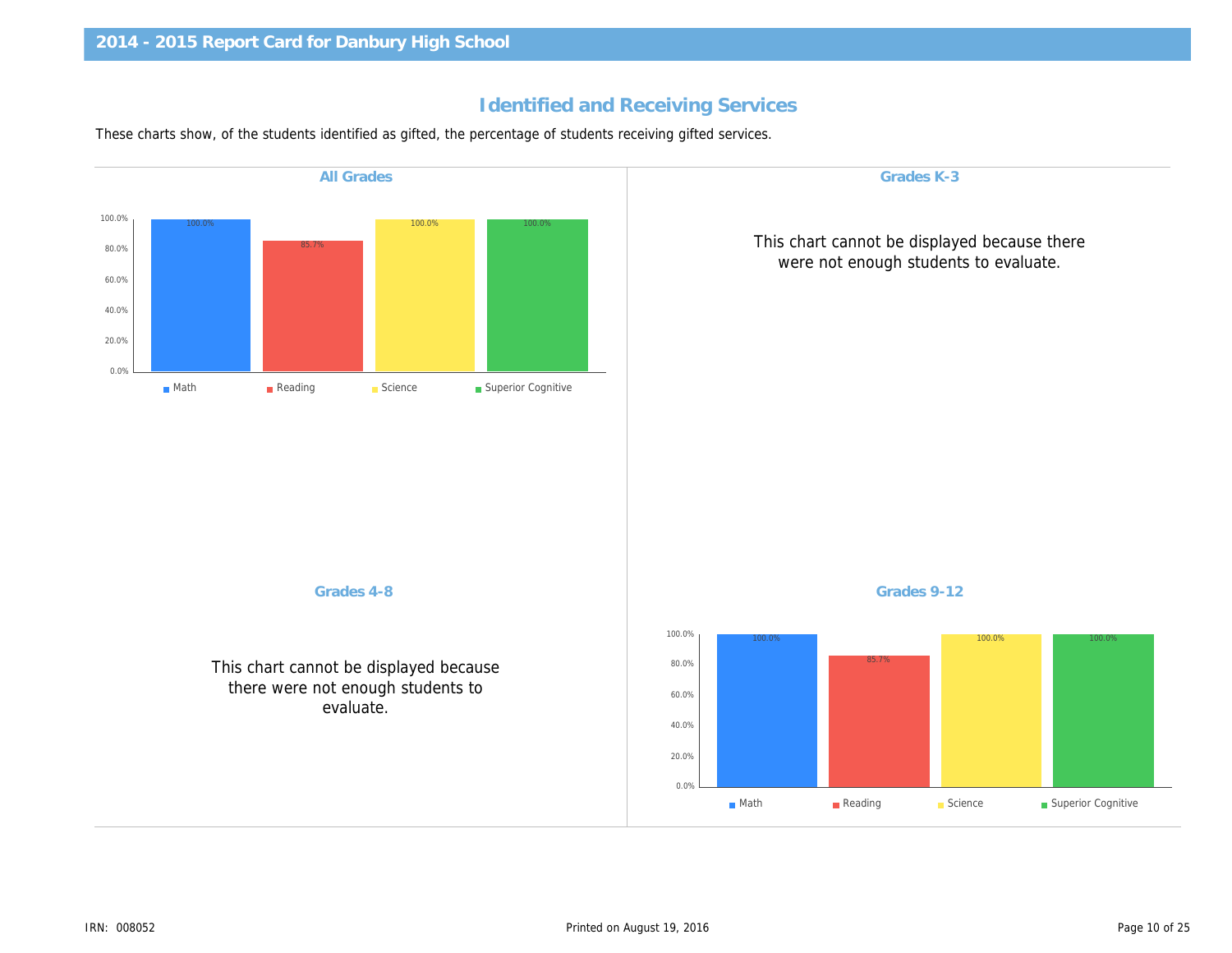# Progress

This is your school's average progress for its students in math and reading, grades 4-8. It looks at how much each student learns in a year. It answers the question – Did the students get a year's worth of growth? Did they get more? Did they get less?



| <b>GRADE</b> | Overall                                                                                            |
|--------------|----------------------------------------------------------------------------------------------------|
| NR           | This measures the progress for all students in math and reading,<br>grades 4-8.                    |
| <b>GRADE</b> | <b>Gifted Students</b><br>This measures the progress for students identified as gifted in reading. |
|              |                                                                                                    |



# GRADE Students in the Lowest 20% in Achievement

This measures the progress for students identified as the lowest 20% statewide in reading and math achievement.



NR

#### GRADE Students with Disabilities

math, and/or superior cognitive ability.

This measures the progress for students with disabilities.

# Coming in 2018 GRADE High School

A High School measure of progress will be reported in the 2014-15 school year.

#### Progress Details

This table shows the Progress scores by test grade and subject, and includes up to

|                    | <b>Progress Scol</b>     |                    |  |
|--------------------|--------------------------|--------------------|--|
| <b>Test Grade</b>  | English<br>Language Arts | <b>Mathematics</b> |  |
| <b>High School</b> | $-1.87$                  |                    |  |

Although Progress scores are not assigned letter grades at this level of detail, the grading scale applied at the Overall (All Students, All Tests) level is:

| A =<br>B =<br>C =<br>D =<br>F = | 2.00<br>1.00<br>$-1.00$<br>$-2.00$<br>bela |  |
|---------------------------------|--------------------------------------------|--|
|---------------------------------|--------------------------------------------|--|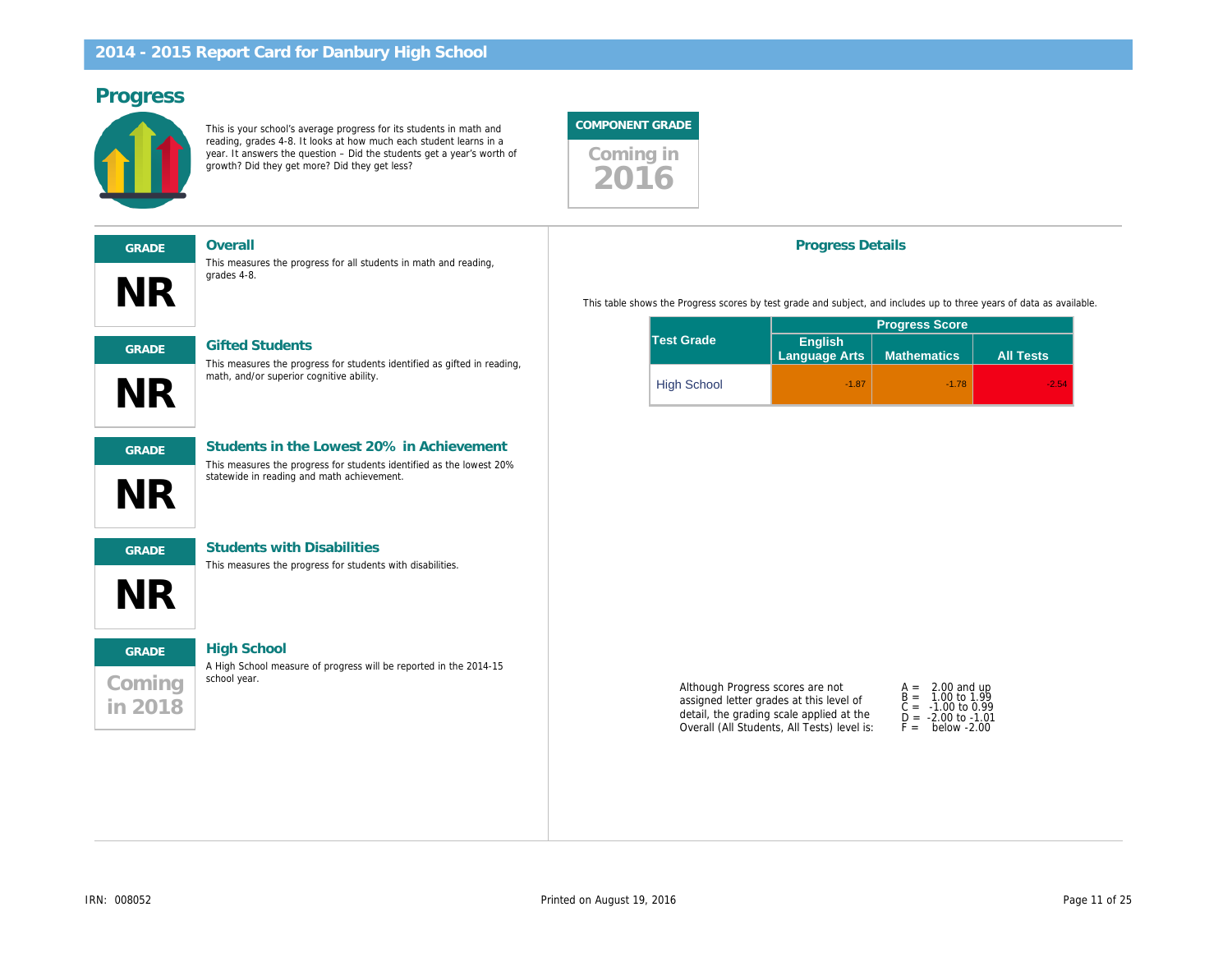

# Progress vs. Performance Index

Performance Index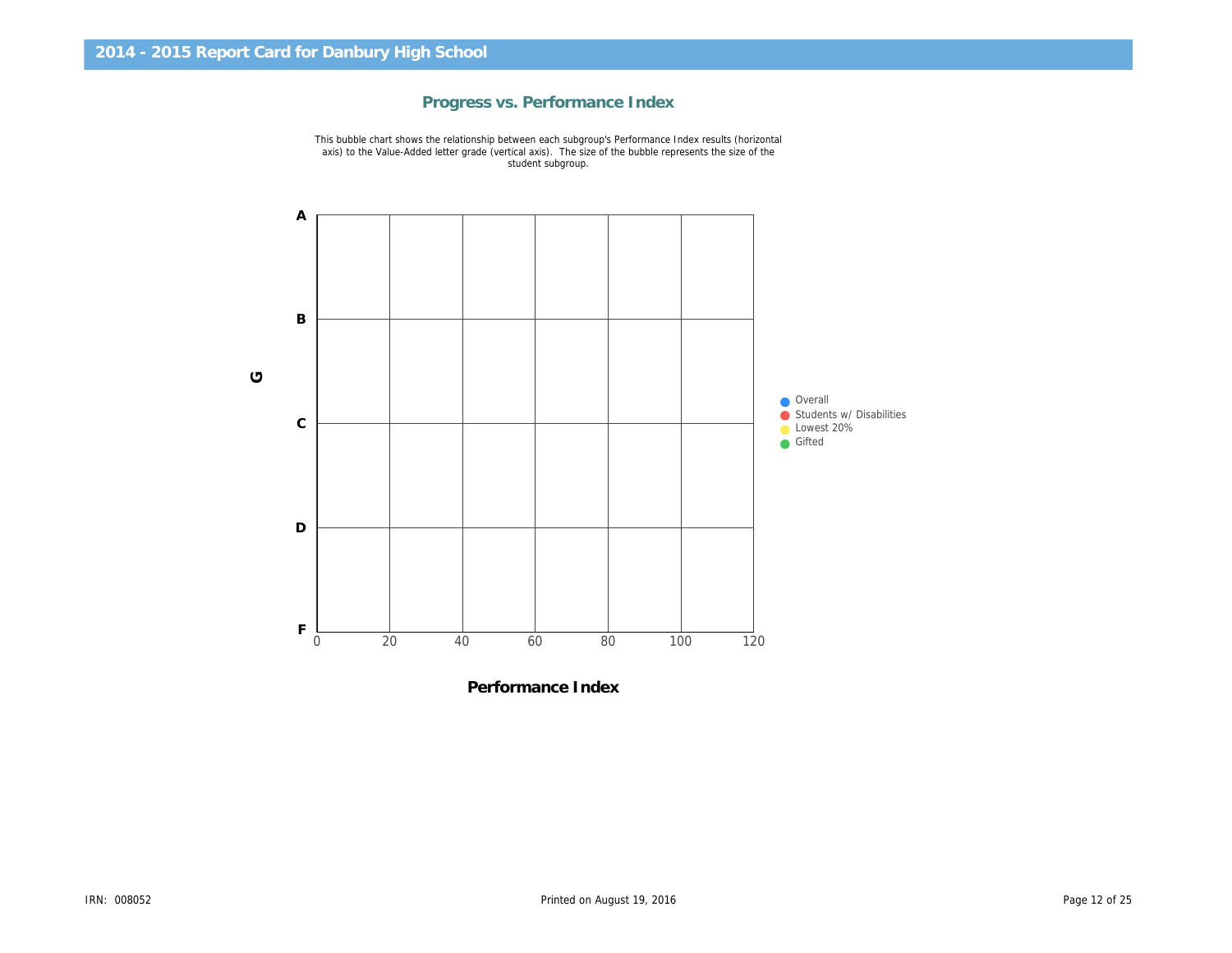# Gap Closing

This grade shows how well all students are doing in your district in reading, math, and graduation. It answers the question – Is every student succeeding, regardless of income, race, ethnicity, or disability? Coming in

# COMPONENT GRADE



 $\blacktriangle$ 

#### GRADE Annual Measurable Objectives

Annual Measurable Objectives (AMOs) compare the performance of student groups to a state goal which is displayed as the red line in the following charts. T that goal in reading, math and graduation – and emphasize any achievement gaps that exist between groups. The ultimate goal is for all groups to achieve at

Reading **Math** Graduation Reading Math Graduation Math

AMO Points



A = 90.0 - 100.0% B = 80.0 - 89.9% C = 70.0 - 79.9% D = 60.0 - 69.9%  $F = 0.0 - 59.9\%$ 

The red line on each graph identifies the Annual Measurable Objective. The 2015 AMO for Reading is 71.3%, for Math is 65.0%,<br>.Subgroups with fewer than 30 students are not rated and do not appear on the graphs.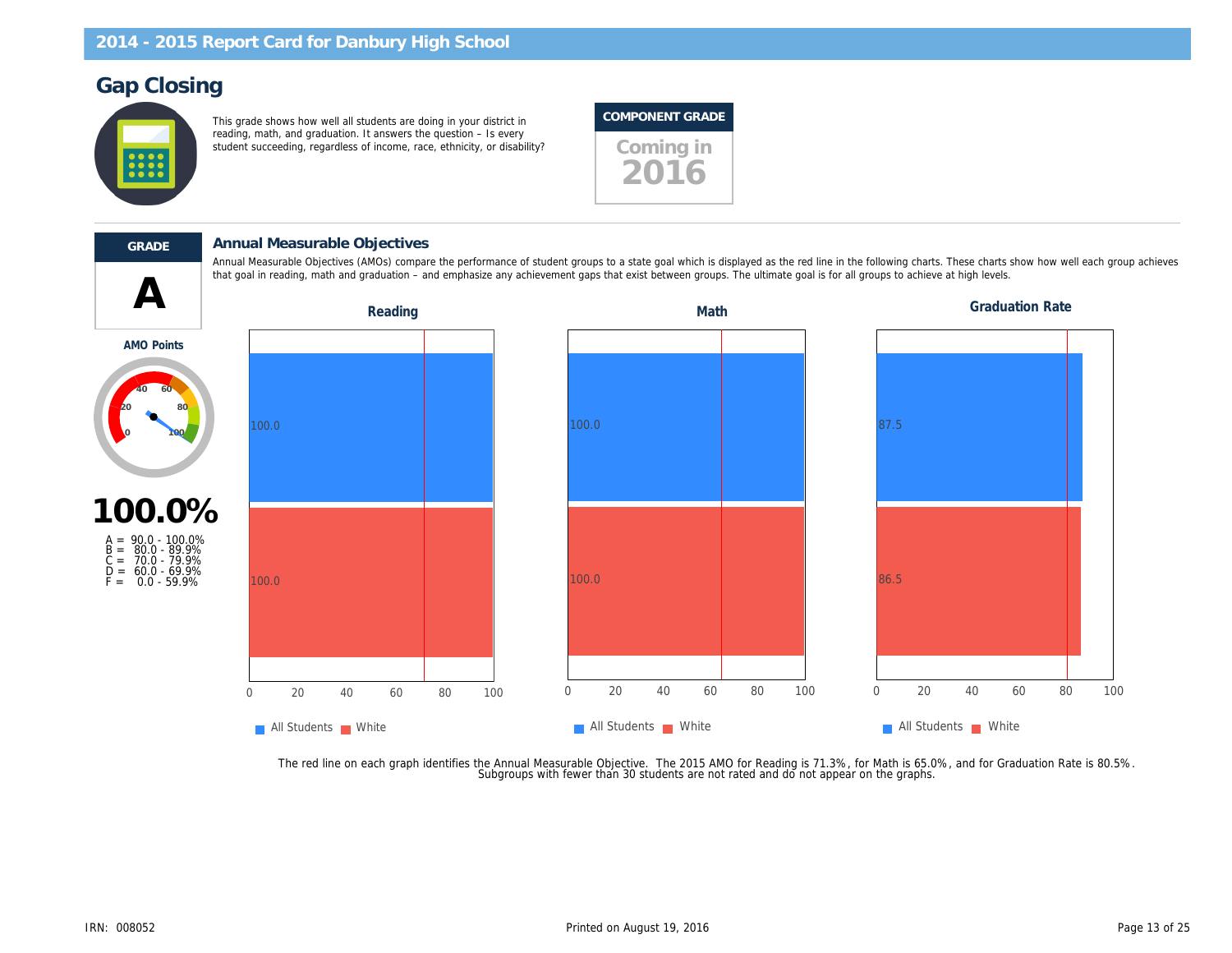# Graduation Rate

This grade represents the percentage of students whom entered the 9th grade and graduated 4 and 5 years later.



#### 4-Year Graduation Rate

The 4-year graduation rate applies to the Class of 2014 who graduated within four years, i.e. students who entered the 9th grade in 2011 and graduated by 2014.



#### 5-Year Graduation Rate

The 5-year graduation rate applies to the Class of 2013 who graduated within five years, i.e. students who entered the 9th grade in 2010 and graduated by 2014.



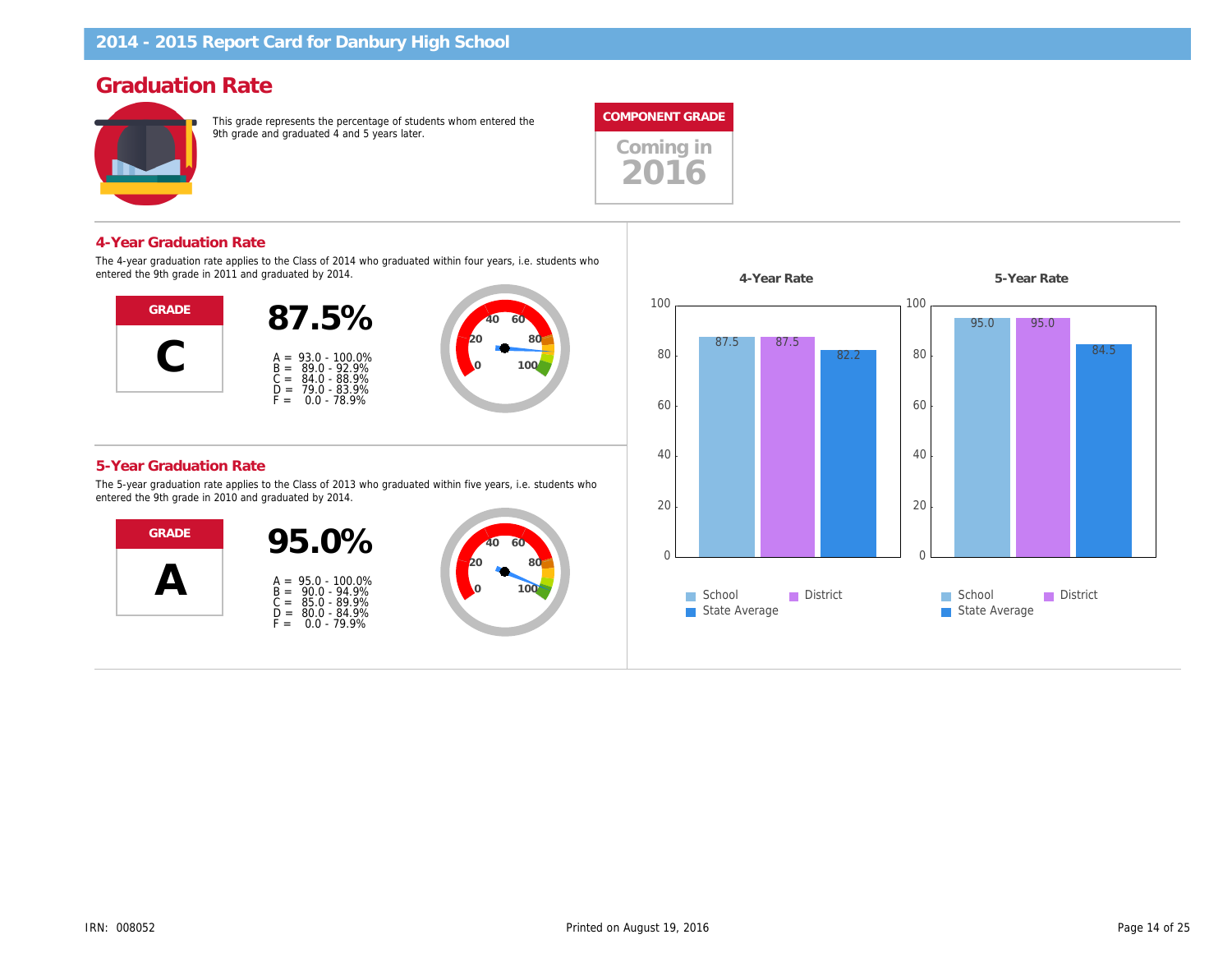Graduation Rate Trend

Note: The 5-year graduation rate does not appear in the final year of this graph because the necessary data is not yet available to calculate the 5-year rate for that school year.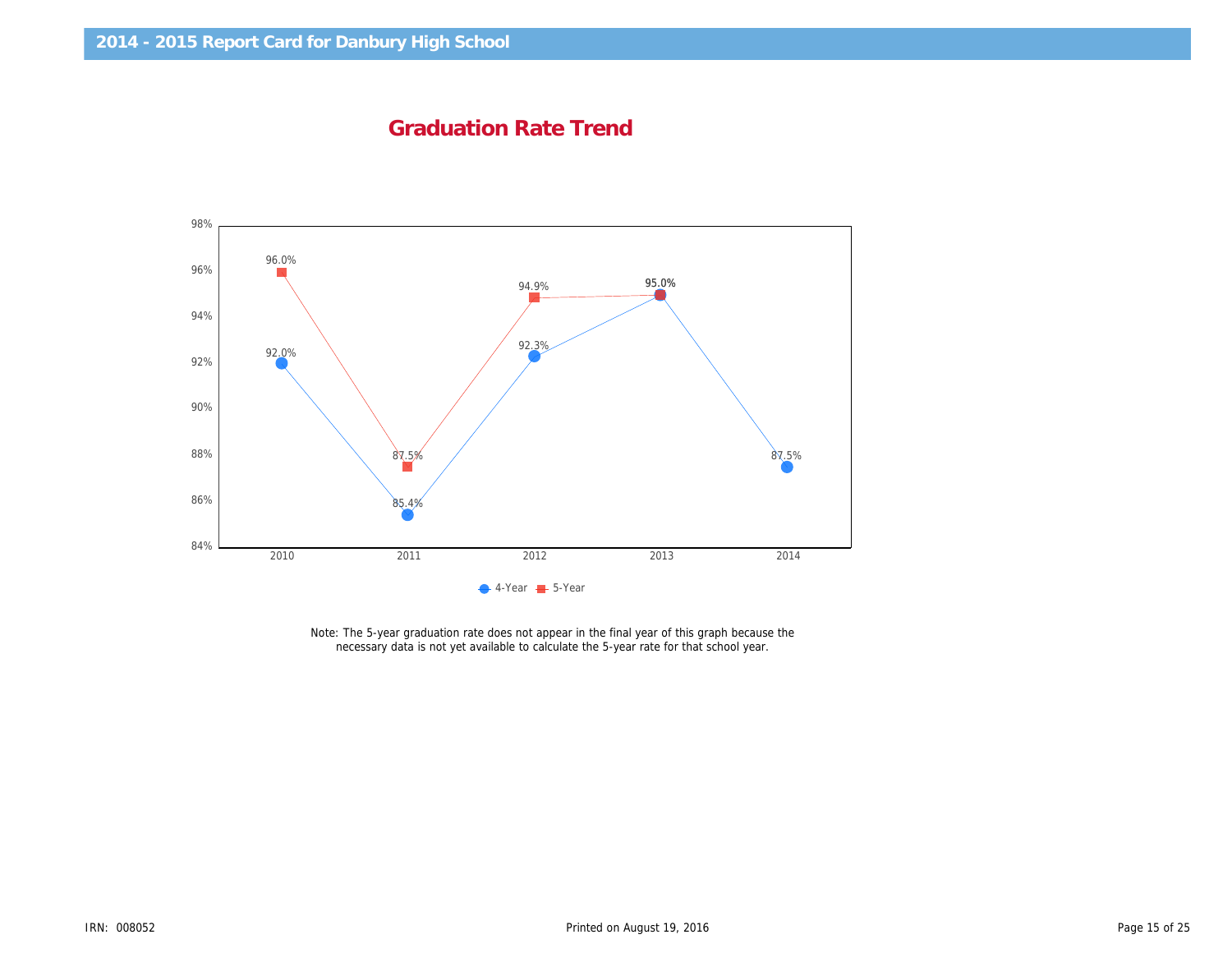# K-3 Literacy

This grade answers the question - Are more students learning to read in kindergarten through third grade?



|                                                                                          | In Your School                                                                                            | <b>Details of Measure</b>                                                                                 |        |    |                                                  |
|------------------------------------------------------------------------------------------|-----------------------------------------------------------------------------------------------------------|-----------------------------------------------------------------------------------------------------------|--------|----|--------------------------------------------------|
|                                                                                          | K-3 Literacy was not calculated for this<br>school because there were not enough<br>students to evaluate. | Not On-Track at<br>Point A                                                                                |        |    | Improving to<br>at Poi                           |
| <b>NR</b><br>K-3 Literacy                                                                |                                                                                                           | Kindergarten Reading<br>Diagnostic, School<br>Year 2013 - 2014                                            | < 10   | to | 1st Grade Rea<br>Diagnostic, So<br>Year 2014 - 2 |
| Improvement<br>This data is not displayed<br>because there are not<br>enough students to |                                                                                                           | 1st Grade Reading<br>Diagnostic, School<br>Year 2013 - 2014                                               | < 10   | to | 2nd Grade Rea<br>Diagnostic, So<br>Year 2014 - 2 |
| evaluate.                                                                                |                                                                                                           | 2nd Grade Reading<br>Diagnostic, School<br>Year 2013 - 2014                                               | < 10   | to | 3rd Grade Rea<br>Diagnostic, So<br>Year 2014 - 2 |
|                                                                                          |                                                                                                           | 3rd Grade Reading<br>Diagnostic, School<br>Year 2014 - 2015                                               | < 10   | to | 3rd Grade Rea<br>OAA, School<br>2014 - 201       |
|                                                                                          |                                                                                                           | Deduction for 3rd graders who did not pass OAA and we<br>not on a Reading Improvement and Monitoring Plan |        |    |                                                  |
|                                                                                          |                                                                                                           | Totals                                                                                                    | $<$ 10 |    |                                                  |
|                                                                                          |                                                                                                           |                                                                                                           |        |    |                                                  |
|                                                                                          |                                                                                                           |                                                                                                           |        |    |                                                  |
|                                                                                          |                                                                                                           |                                                                                                           |        |    |                                                  |
|                                                                                          |                                                                                                           |                                                                                                           |        |    |                                                  |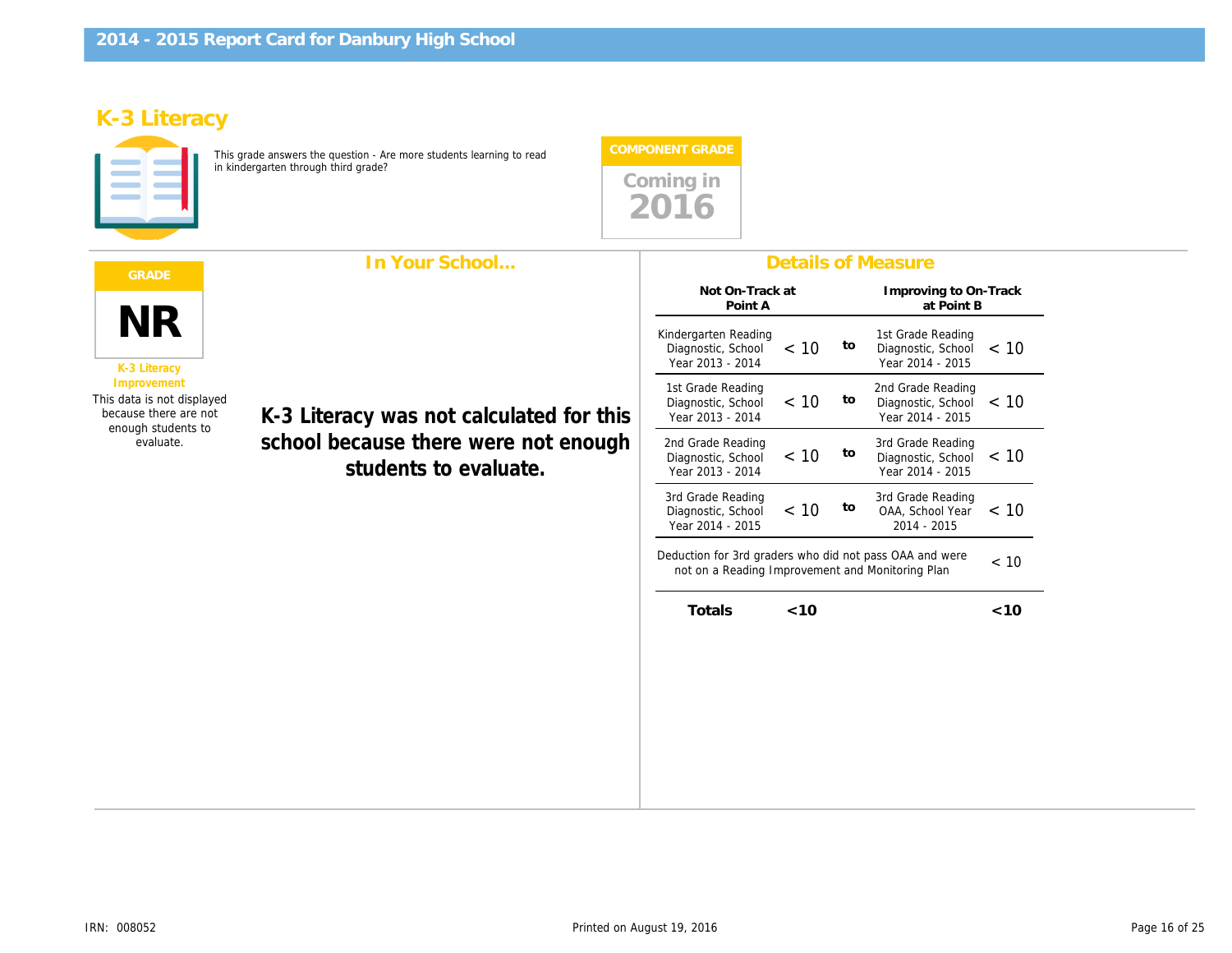| Percentage On-Track in Reading Diagnostic                                                              | Third Grade Reading Gr                                                                                                                                                                                                                                                        |
|--------------------------------------------------------------------------------------------------------|-------------------------------------------------------------------------------------------------------------------------------------------------------------------------------------------------------------------------------------------------------------------------------|
|                                                                                                        | Ohio's Third Grade Reading Guarantee ensure<br>reading before moving on to fourth grade. Scho<br>struggling readers in early grades. If a child ap<br>the school will immediately start a Reading Imp<br>program ensures that every struggling reader g<br>learn and achieve. |
| K-3 Literacy was not calculated for this school because<br>there were not enough students to evaluate. | Students have multiple opportunities to meet p<br>meeting a minimum promotion score on the thi<br>the fall and spring. Students have an additional<br>assessment in the summer, as well as a distric                                                                          |
|                                                                                                        | The Parent Roadmap is available to help parer<br>Reading Guarantee applies to your child.                                                                                                                                                                                     |
|                                                                                                        | How many third graders met the Third Grade<br>Guarantee requirements for promotion to 4th                                                                                                                                                                                     |
|                                                                                                        | How many third graders scored proficient on<br>test?                                                                                                                                                                                                                          |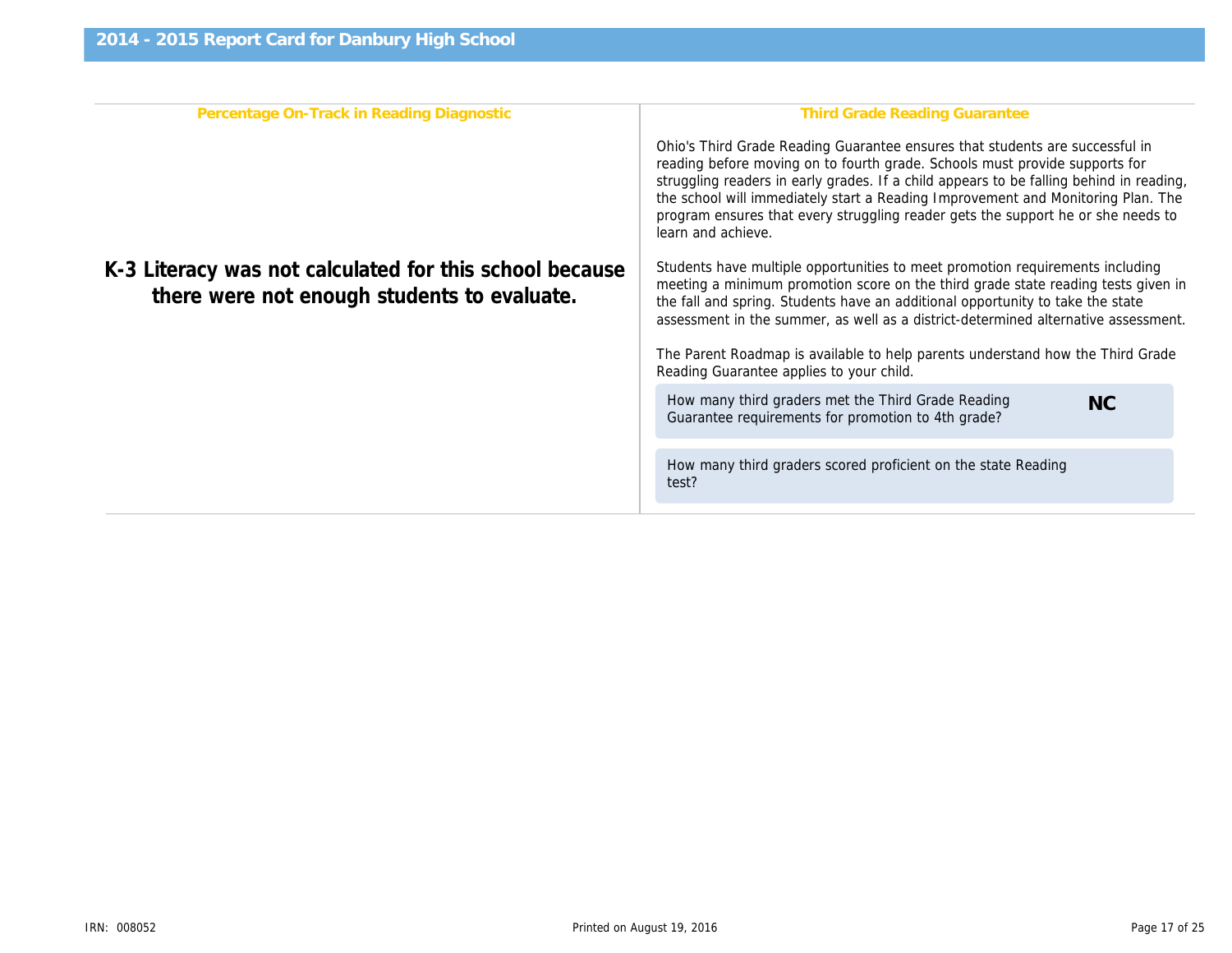# Prepared for Success

This grade answers the question – Are students who graduate from your school ready for college or a career? There are many ways to show that graduates are prepared.



| How Prepared was Your 2014 Graduating Class?          |  | Outcomes after High School Gr                                                                                                                                                                                                                              |       |
|-------------------------------------------------------|--|------------------------------------------------------------------------------------------------------------------------------------------------------------------------------------------------------------------------------------------------------------|-------|
| <b>ACT: Participation</b>                             |  |                                                                                                                                                                                                                                                            |       |
| <b>ACT: Remediation</b><br>Free<br>SAT: Participation |  | Districts and schools have long-term impacts on stu<br>Success component provides information on how sc<br>pathways of college and career success. It also prov<br>do once they leave high school. What happens be<br>indicator of how well schools are pr |       |
| <b>SAT: Remediation</b><br>Free                       |  | The University System of Ohio provides district report<br>high school graduates attending in-state, pub                                                                                                                                                    |       |
| Honors Diploma                                        |  |                                                                                                                                                                                                                                                            |       |
| Industry-Recognized<br>Credential                     |  | What Percentage of the 2012 Graduating<br>Class Entered College within Two Years?                                                                                                                                                                          | 59.0% |
| <b>Advanced Placement:</b><br>Participation           |  |                                                                                                                                                                                                                                                            |       |
| AP: Exam Score of 3<br>or Better                      |  |                                                                                                                                                                                                                                                            |       |
| <b>Dual Enrollment</b><br>Credit                      |  |                                                                                                                                                                                                                                                            |       |
| International<br>Baccalaureate                        |  |                                                                                                                                                                                                                                                            |       |
| IB: Exam Score of 4<br>or Better                      |  |                                                                                                                                                                                                                                                            |       |
|                                                       |  |                                                                                                                                                                                                                                                            |       |

Note: These data represent students in the 4-year graduation rate, i.e. students who entered 9th grade in 2011.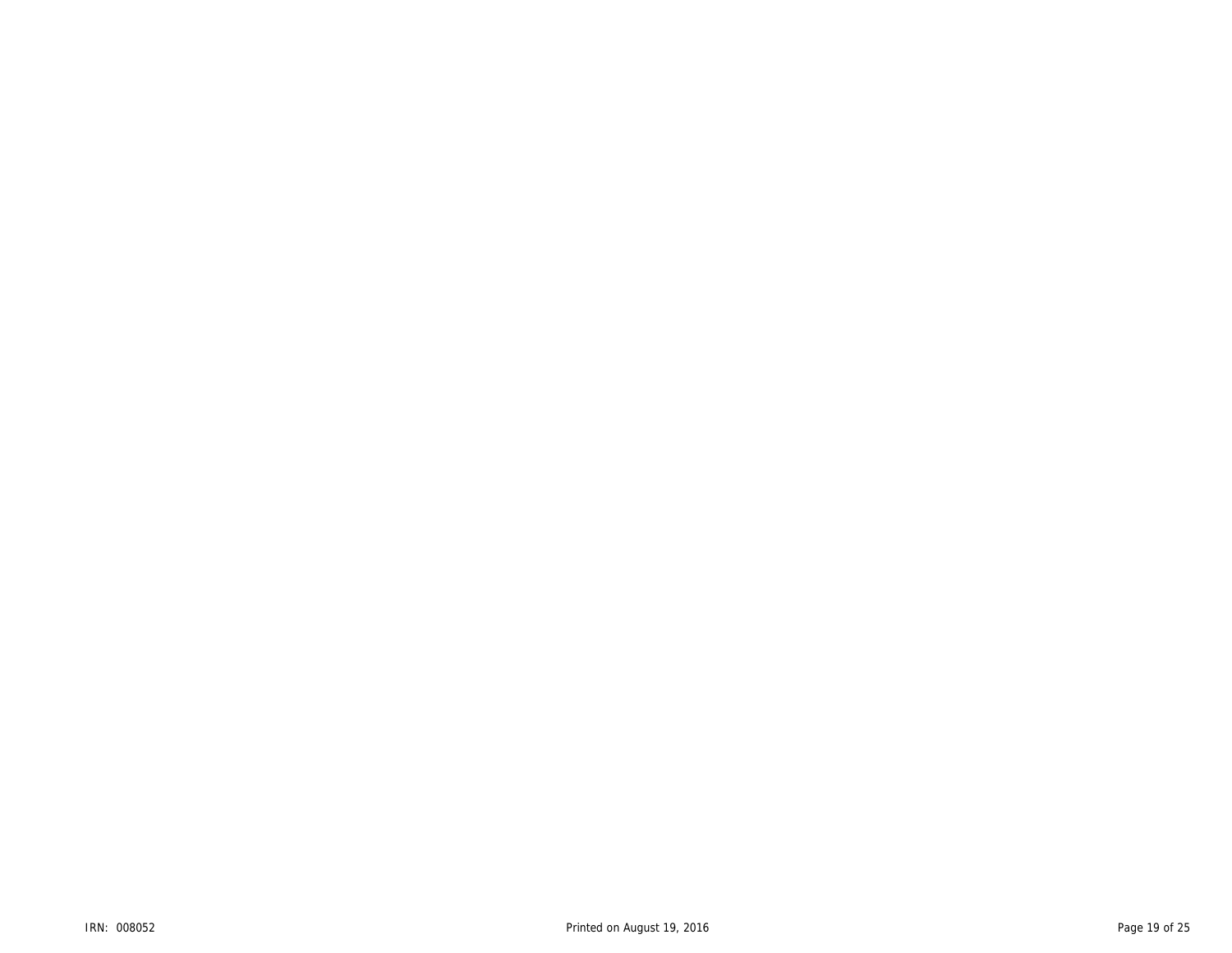Principal: Michael E. Cole Address: 9451 E Harbor Rd Lakeside Marblehead OH 43440-1310

Phone: (419) 798-4037 EHOVE JVSD CTPD Career Technical Planning District:

Directory information current as of the 2014-2015 Report Card publication date.

### Your School's Students

| Average<br>Daily               |                                   |                | <b>Enrollment by S</b> |
|--------------------------------|-----------------------------------|----------------|------------------------|
| Enrollment:                    |                                   |                |                        |
| 153                            |                                   | Enrollment #   | Enrollment %           |
|                                | Am. Indian / Alaskan Native       | NC.            |                        |
|                                | Asian or Pacific Islander         | NC.            |                        |
| Number of                      | Black, Non-Hispanic               | N <sub>C</sub> |                        |
| <b>Limited English</b>         | Hispanic                          | NC.            |                        |
| Proficiency<br><b>Students</b> | Multiracial                       | NC.            |                        |
| <b>Excluded from</b>           | White, Non-Hispanic               | 144            | 94.3%                  |
| Accountability                 | <b>Students with Disabilities</b> | 20             | 13.3%                  |
| Calculations:                  | Economically Disadvantaged        | 40             | 26.0%                  |
|                                | Limited English Proficiency       | N <sub>C</sub> |                        |
| --                             | Migrant                           | <b>NC</b>      |                        |

# Enrollment by Subgroup

NC = Not Calculated because there are fewer than 10 in the group

State and federal law require an annual assessment of Limited English Proficient (LEP) students to measure their English language proficiency. The Ohio Test of English Language Acquisition (OTELA) is the assessment used in Ohio to gauge LEP students' growth in learning English. For information about your district's OTELA results, see the Department of Education's web site at http://education.ohio.gov.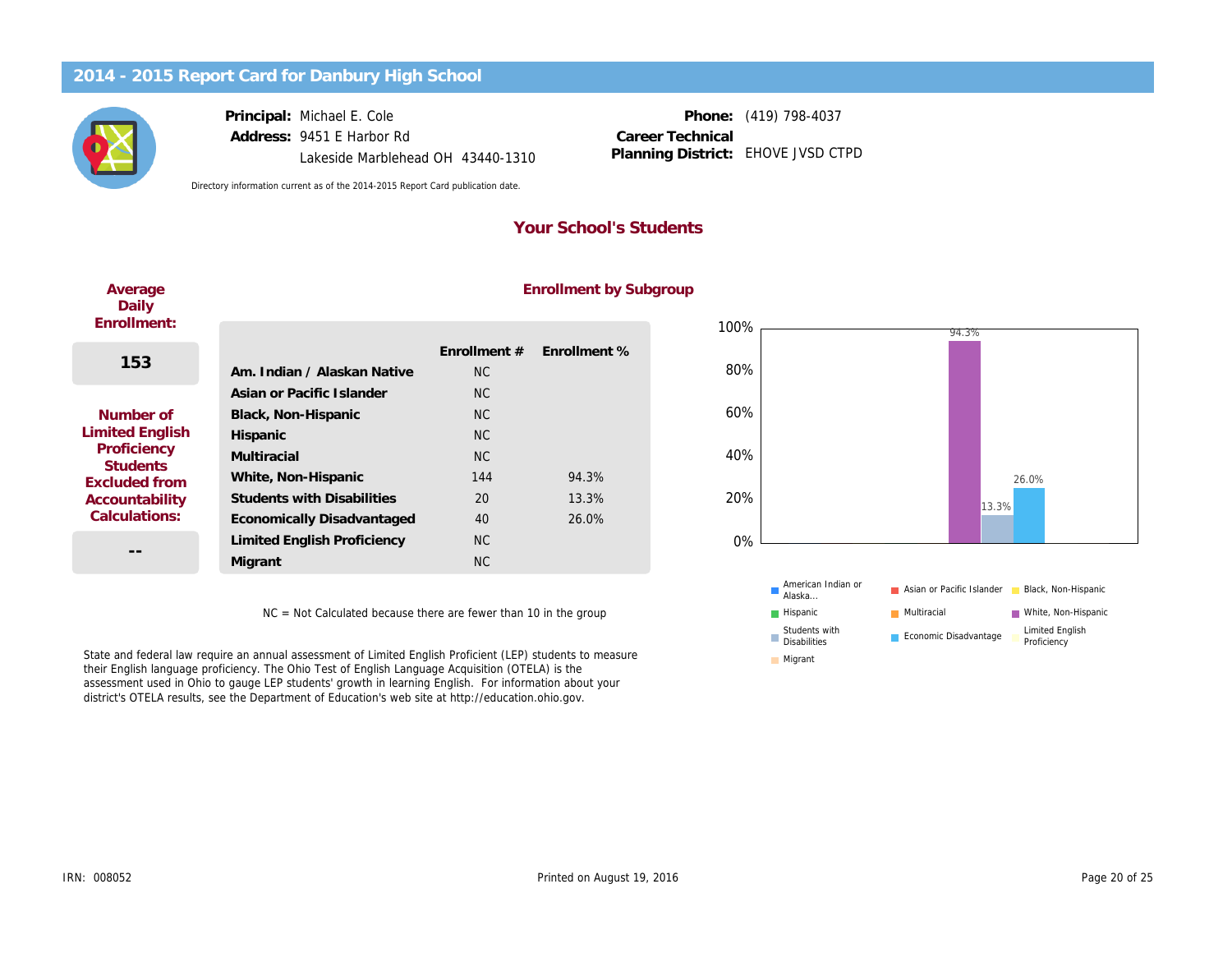#### Attendance Rate

|                        | <b>All Students</b>                | 94.8%     |
|------------------------|------------------------------------|-----------|
|                        | Am. Indian / Alaskan Native        | <b>NC</b> |
|                        | Asian or Pacific Islander          | <b>NC</b> |
| Chronic<br>Absenteeism | Black, Non-Hispanic                | <b>NC</b> |
| Rate:                  | Hispanic                           | <b>NC</b> |
|                        | <b>Multiracial</b>                 | <b>NC</b> |
| 8.9%                   | White, Non-Hispanic                | 94.7%     |
|                        | <b>Students with Disabilities</b>  | 93.7%     |
|                        | Economic Disadvantage              | 93.6%     |
|                        | <b>Limited English Proficiency</b> | NC.       |
|                        | Migrant                            | NC.       |
|                        | Male                               | 95.0%     |
|                        | Female                             | 94.6%     |

NC = Not Calculated because there are fewer than 10 in the group

Attendance Rate is not shown if

ļ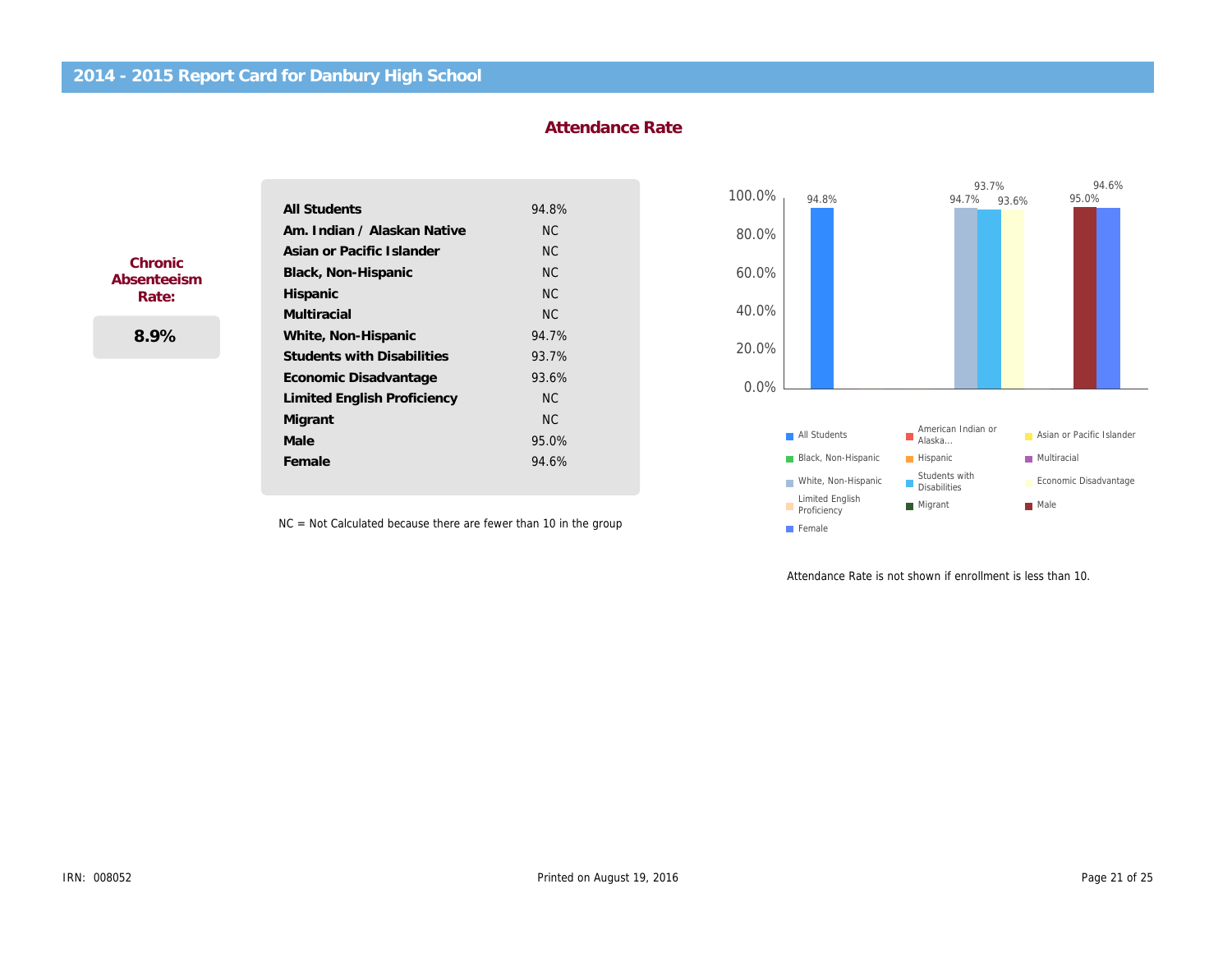#### Mobility Rates by Subgroup

|                                   | Student Mobility % |
|-----------------------------------|--------------------|
| All Students                      | $0.0\%$            |
| Am. Indian / Alaskan Native       | NC.                |
| Asian or Pacific Islander         | NC.                |
| Black, Non-Hispanic               | NC.                |
| Hispanic                          | NC.                |
| Multiracial                       | NC.                |
| White, Non-Hispanic               | $0.0\%$            |
| <b>Students with Disabilities</b> | $0.0\%$            |
| Economically Disadvantaged        | $0.0\%$            |
| Limited English Proficiency       | NC.                |
| Migrant                           | NC.                |
|                                   |                    |

NC = Not Calculated because there are fewer than 10 in the group

A mobility rate chart ca displayed for this school either there are not en students to evaluate i subgroup or all calculate are 0.0%.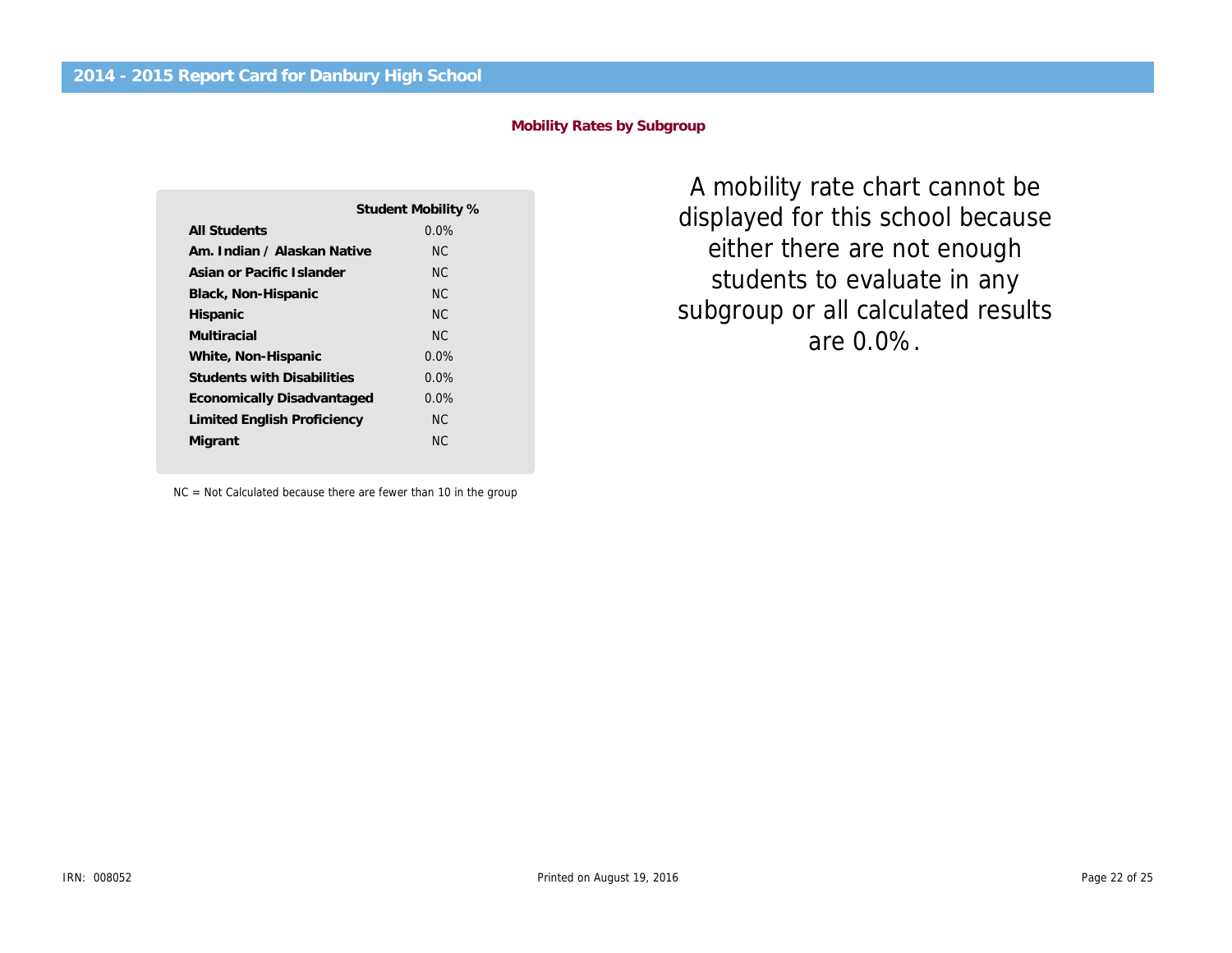#### Your School's Teachers

# Number of Teachers by Program

| Your School's Poverty Status: Low                                                                                                                                         | Your School | <b>Your District</b> | <b>General Education</b>         |
|---------------------------------------------------------------------------------------------------------------------------------------------------------------------------|-------------|----------------------|----------------------------------|
|                                                                                                                                                                           |             |                      | Gifted and Talented              |
| Percentage of teachers with at least a Bachelor's Degree                                                                                                                  | 100.0       | 100.0                | <b>Career-Technical Programs</b> |
| Percentage of teachers with at least a Master's Degree                                                                                                                    | 75.0        | 70.7                 | Art Education K-8                |
| Percentage of core academic subject and elementary                                                                                                                        | $\mathbf 0$ | $\mathbf 0$          | Music Education K-8              |
| classes not taught by Highly Qualified Teachers                                                                                                                           |             |                      | <b>Physical Education K-8</b>    |
| Percentage of core academic subject and elementary                                                                                                                        | 100         | 100                  | <b>ELL Instructional Program</b> |
| classes taught by properly certified teachers                                                                                                                             |             |                      | <b>Special Education</b>         |
| Percentage of core academic subject elementary and<br>secondary classes taught by teachers with temporary,<br>conditional or long-term substitute certification/licensure | 0           | $\mathbf 0$          |                                  |
| Lead or Senior Teachers:                                                                                                                                                  | 0.0         | 0.0                  |                                  |

A district's high-poverty schools are those ranked in the top quartile based on the percentage of economically disadvantaged students. Low-poverty schools are those ranked in the bottom quartile bas<br>on the percentage of ec

NC = Not Calculated because there are fewer than 10 in the group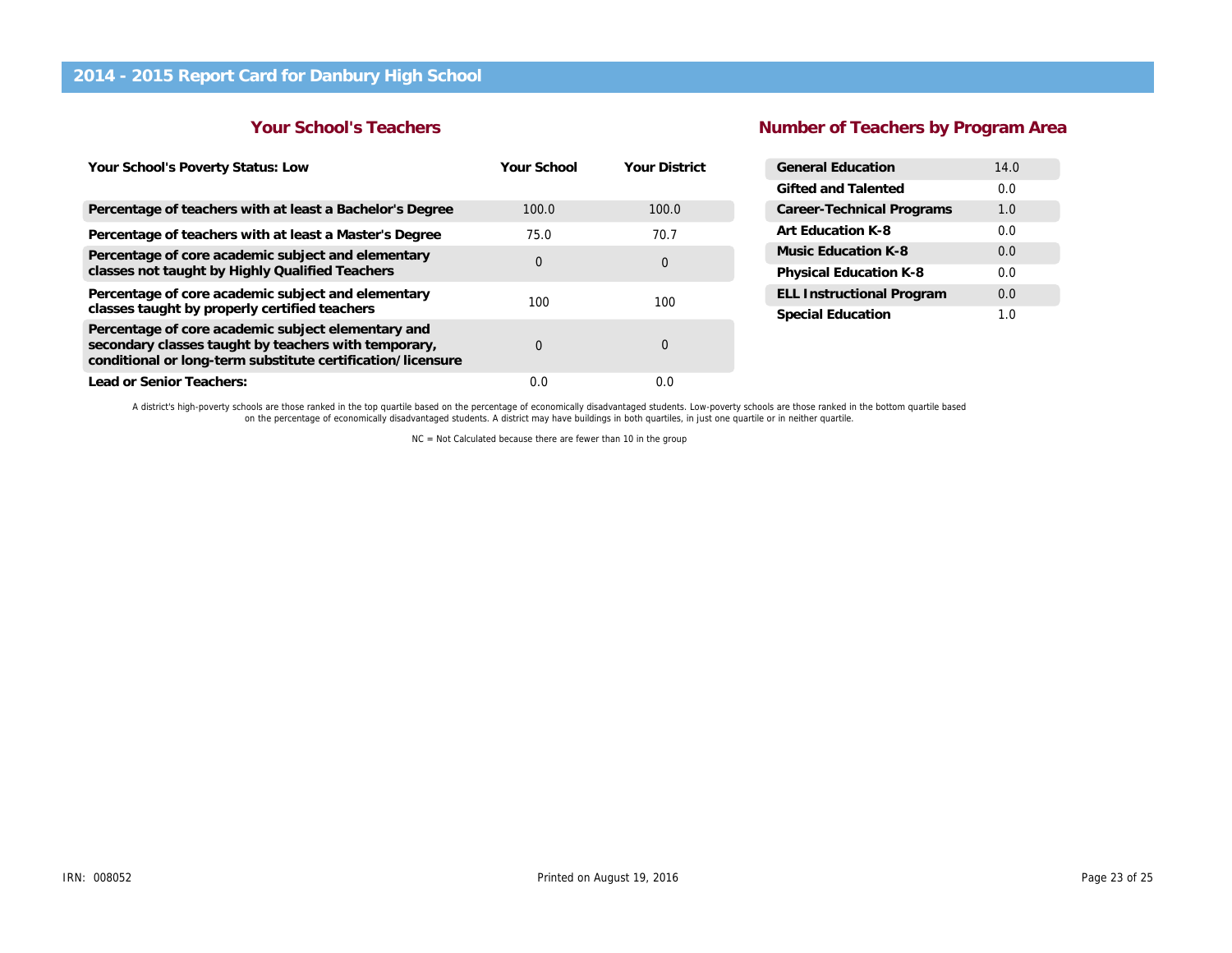Teacher Evaluations

### Wellness and Physical Education

The extent to which students are successful in meeting the benchmarks contained in Ohio's physical education standards

Moderate Success